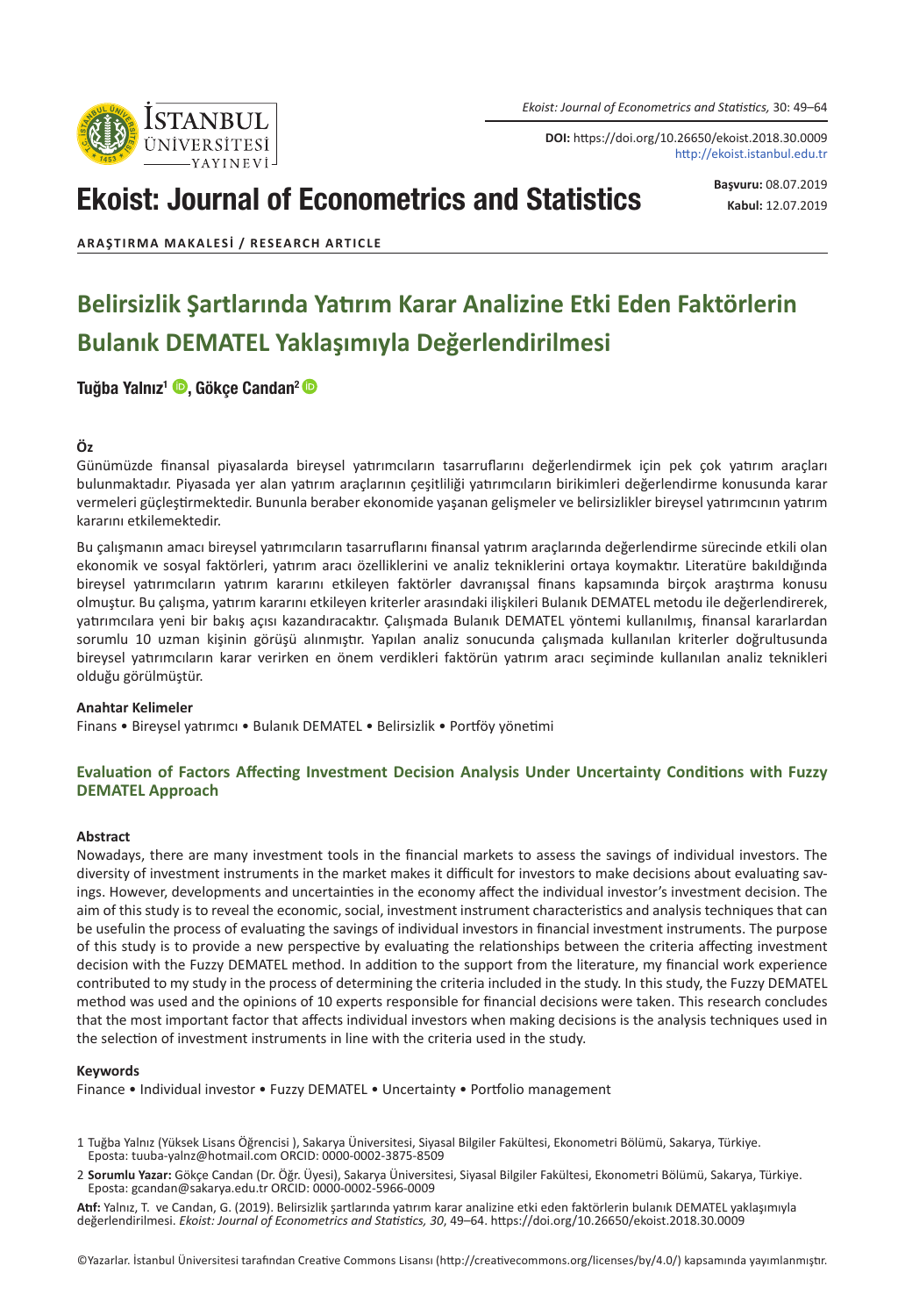### *Extended Summary*

Nowadays, there are many investment tools in the financial markets to assess the savings of individual investors. The diversity of investment instruments in the market makes it difficult for investors to make decisions about evaluating savings. Furthermore, developments and uncertainties in the economy affect the individual investor's investment decision.

In the economy, individuals use part of their income for consumption expenditures and savings. Individuals who make savings are evaluated byvarious investment instruments in order to make a profit. In this process, the main objective of investors is to obtain the highest return with minimum risk. Investors evaluate their savings in investment instruments with a certain expectation of return. The existence of many investment instruments in the economy reveals the issue of which investment instrument the investor should use. A balanced distribution of investor accumulation in multiple investment instruments instead of a single investment instrument will provide protection against fluctuations in the markets.

Throughout the history of finance, studies have been conducted on how markets affect individual investment preferences. Investors follow the political, economic and social situations in the markets to make the right investment decision. There are many investment tools for transferring the idle resources to the financial system. Financial investment instruments provide the opportunity for individuals who make savings to protect their capital and earn money. For this reason, financial decisions are important in the efficient functioning of the market. All future financial decisions include uncertainty. The uncertainty of the future makes investors' decision difficult. The financial decisions of investors who wish to use their savings in various investment instruments are important in the efficient management of funds in the economy. Decisions have a significant impact on financial markets. Monetary loss or profit as a result of the investment makes it difficult for investors to make decisions.

Individual investors aim to achieve the highest risk with the lowest risk in financial investment decisions. If the risk of a financial investment instrument is high, the expectation of high return on this investment instrument increases.

Traditional finance theories are based on the principle that individuals make decisions by acting rationally. Individual investors make a rational choice of financial investment instruments in their investment decisions and strive for maximum return on their savings. Since investors are rational, they analyze decisions in financial investment instruments rationally. However, in this process, the investor encounters many factors affecting the investment decision in the market. The decisions taken affect the outcome of the investment either positively or negatively. Therefore, the evaluation of the criteria affecting the investment decision has been included in many academic researches.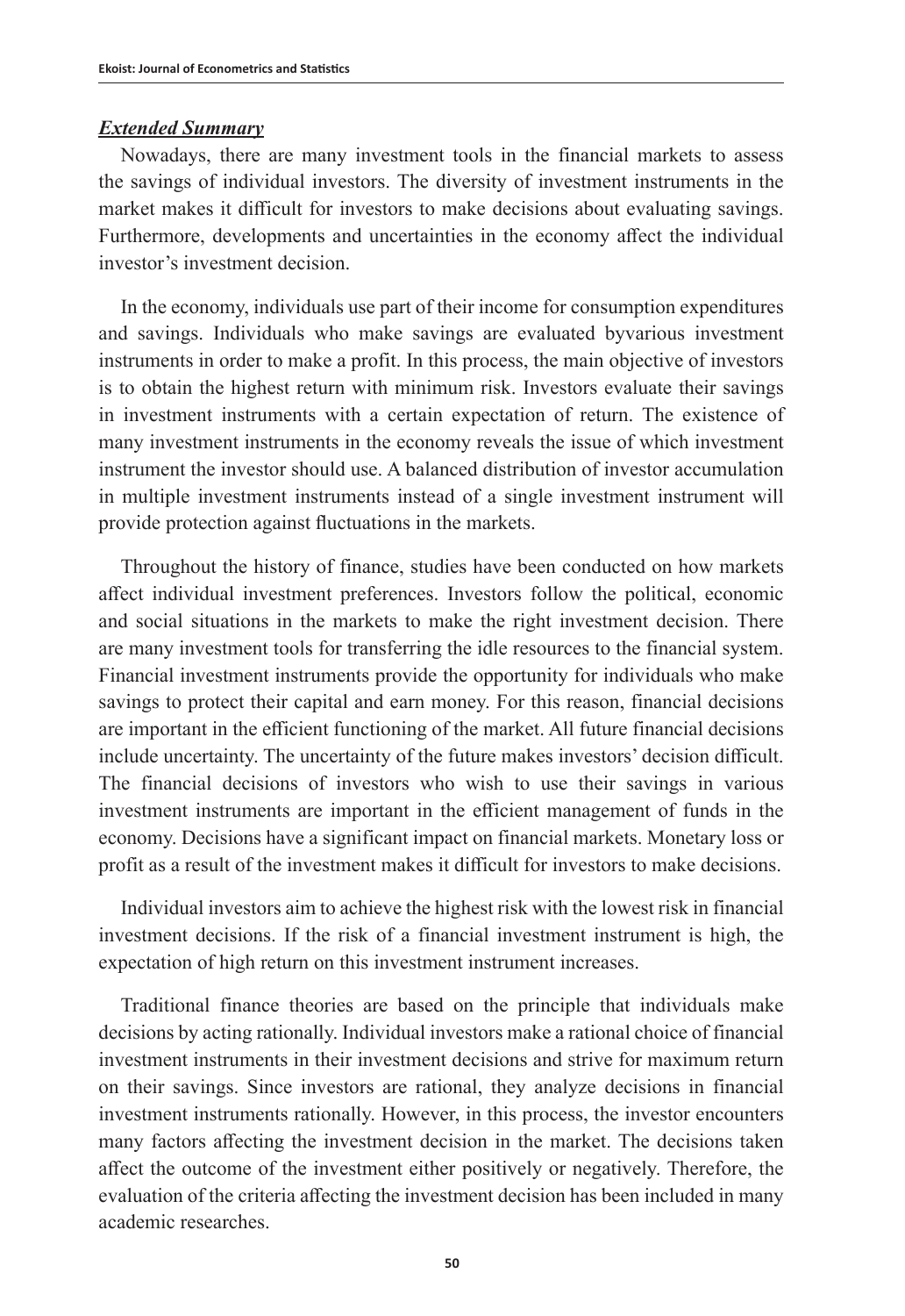In this study, the importance of the criteria affecting the investment decisions of the investors trading in financial markets is analyzed. The aim of this study is to compare the criteria that the financial investment decision makers take into consideration in the decision-making process. The criteria included in the study; Global Markets, Domestic Financial Indicators, Investment Instrument Characteristics and Analysis Techniques Used.

The aim of this study is to reveal the economic, social, investment instrument characteristics and analysis techniques that are useful in the process of evaluating the savings of individual investors in financial investment instruments. The purpose of this study is to provide a new perspective by evaluating the relationships between the criteria affecting investment decision with the Fuzzy DEMATEL method. In addition to the support from the literature, my financial work experience contributed to my study in the process of determining the criteria included in the study. In this study, the Fuzzy DEMATEL method was used and the opinions of 10 experts responsible for financial decisions were taken.

As a result of the findings obtained from the opinions of the experts based on the criteria, the most important criterion among the criteria was revealed to be Technical analysis. Investors pay attention to past price movements of investment instruments in decision-making. The second criterion that was given importance among the criteria was Global markets. After the financial globalization, all the information related to the economic and political situation of countries affect the values of the investment instruments in the market.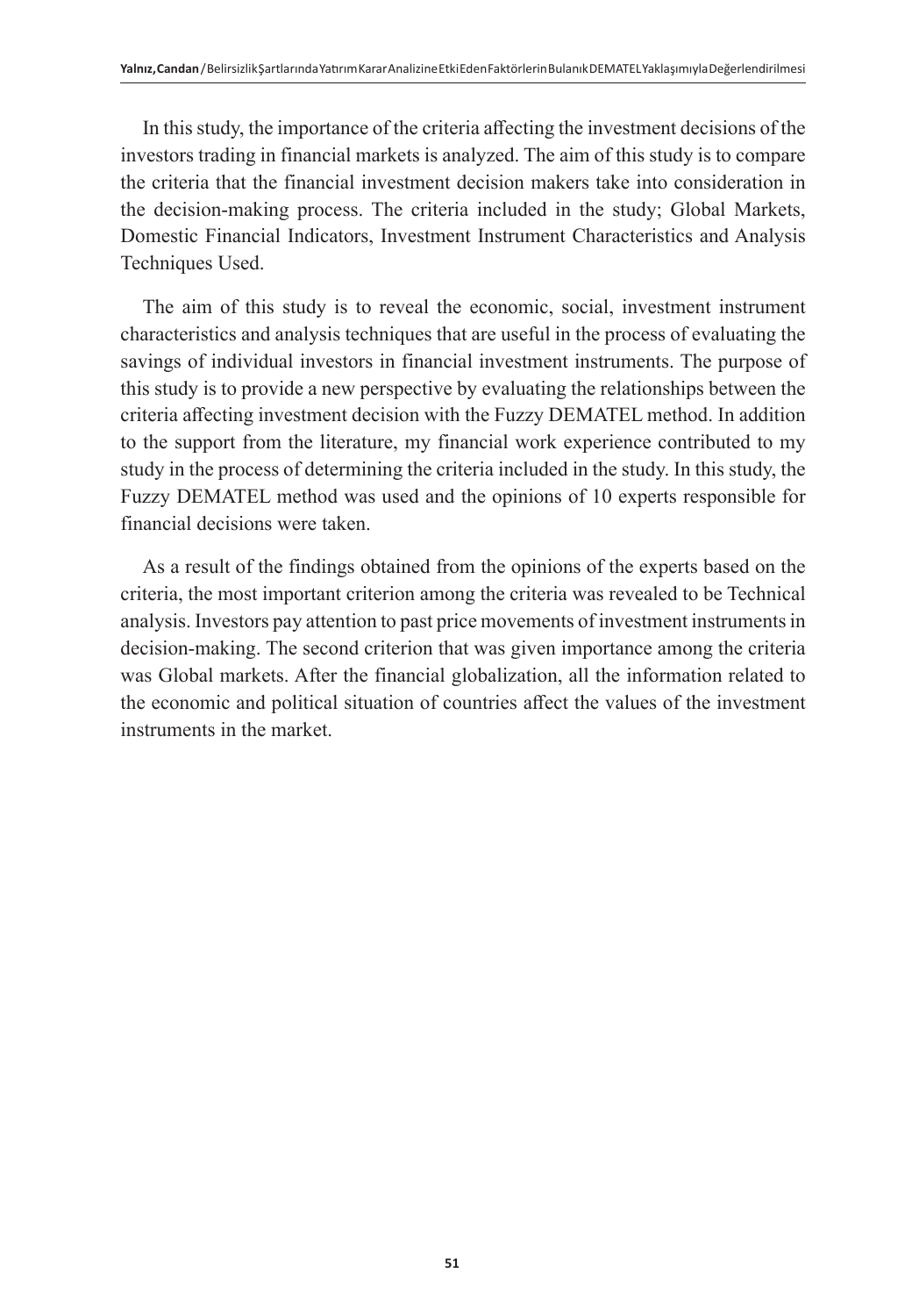# **Belirsizlik Şartlarında Yatırım Karar Analizine Etki Eden Faktörlerin Bulanık DEMATEL Yaklaşımıyla Değerlendirilmesi**

Son yıllarda finansal piyasalarda yaşanan belirsizlikler bireysel yatırımcıların yatırım alternatiflerini tercih etme sürecinde etkileyen birçok kriterleri beraberinde getirmiştir. Geleceğin belirsizliklerle dolu olması yatırımcıların kararını zorlaştırmaktadır. Ekonomide bireysel yatırımcıların yatırım kararını etkileyen birçok parametreler bulunmaktadır. Bu faktörler karar vermede sonuca olumlu ya da olumsuz etkilemektedir. Başlıca faktörler; siyasi, ekonomik, sosyal, kültürel, psikolojik olarak tanımlanabilir (Talaş & Yılmaz, 2010). Ekonomi biliminde yatırımcı için net bilgiye ulaşmasında bir çok belirsizlikler hakim olmaktadır. Yatırım ortamı diğer bir deyişle belirsizlik ortamıdır. Bu belirsizlik durumu olayların tamamen açıklanmasını engellemektedir. Belirsizlik ortamında inceleyerek yapılan karar verme sürecinde kesin çözüme ulaşılmaz. Farklı durumlarda ortaya çıkan, anlaşılmayan, kesin tanımlanmayan ve netlik kazanmayan bilgiler bulanık kaynakları ortaya çıkartmaktadır. (Şen, 2009)

 DEMATEL yöntemi karmaşık yapıda olan olayların etkileyen ve etkilenen olmak üzere kriterlerin belirlenip değerlendirmesi için kullanılan bir yöntemdir (Demirdöğen, Erdal ve Akbaba, 2017, s.152). Bu çalışmada, bireysel yatırımcının yatırım aracı tercihini oluşturmada etkilendikleri kriterleri belirlemek için uzman görüşü alınarak ve Bulanık DEMATEL yöntemi kullanılarak analiz gerçekleştirilmiştir. Çalışmadaki hedef yatırımcıların yatırım aracı kararı verirken hangi finansal, siyasi ve yatırım aracı özellikleri dahilinde hangi ölçüde önem verdiğini araştırmaktır.

 Analizlere temel oluşturmak için finans piyasalarında uzman 7 Bankacı, 1 Finans Müdürü, 1 Yönetici, 1 Finans uzmanı olmak üzere 10 kişilik grubun görüşleriyle birlikte belirlenen kriterler bulanık DEMATEL metodu ile değerlendirilmiştir.

# **Literatür Araştırması**

Yatırımcıların yatırım kararı verirken küresel piyasalar, finansal varlıkların özellikleri, siyasi ve ekonomik belirsizliklere odaklanması bu çalışmayı motive eden unsurlar olarak görülmüştür. Araştırma konusu dahilinde literatür çalışmaları incelendiğinde yatırımcı, bireysel yatırım, finansal okuryazarlık, davranışsal finans, risk ve belirsizlik, portföy ile ilgili bir çok çalışmalar yapılmıştır. Yapılan çalışmaların çoğu anket yöntemi ile yatırımcı davranışlarını etkileyen faktörler üzerinde etkileri incelenmiştir. Bu çalışmada ise anket uygulaması yerine, Bulanık DEMATEL metodu ile tanımlanan kriterlerin kendi aralarında önem düzeylerini sıralamak amaçlanmış olup karar vericilere kriterler arasında ikili karşılaştırmaların değerlendirilmesi için görüş alınmıştır. Yatırımcı davranışları ve yatırım sürecinde etki eden faktörler hakkında yurtdışı ve yurt içinde yapılmış çalışmalara aşağıda yer verilmiştir.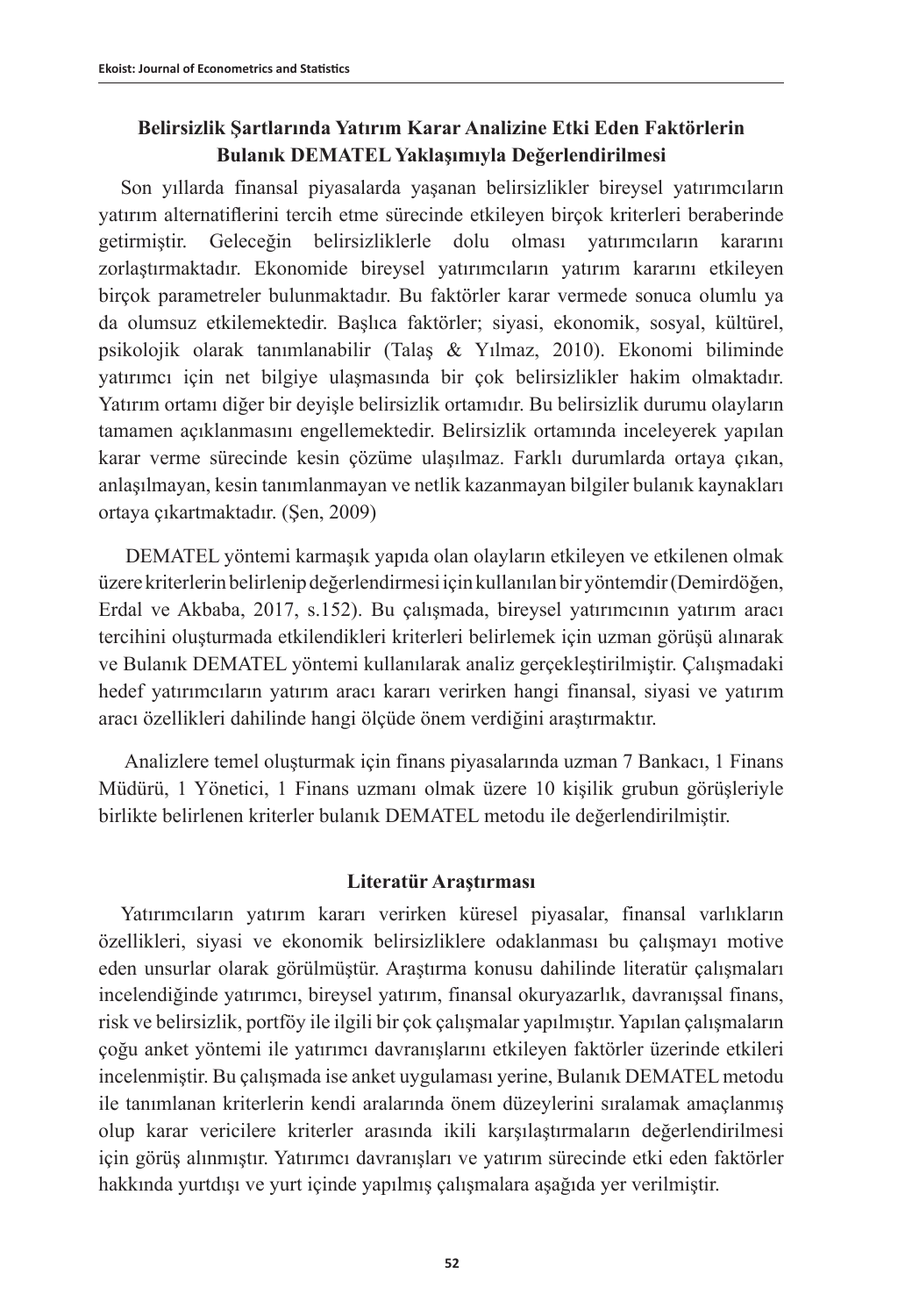Campbell (2006) "Household Finance," isimli çalışmasında anket metodunu kullanarak bireysel yatırımcıların portföy tercihini etkileyen kriterler araştırılmıştır. Fakir ve eğitim düzeyi düşük hane halkının zengin ve eğitimli olan hane halkına göre yatırım yaparken daha çok hata yaptıkları gözlemlenmiştir. Girginer vd. (2008), çalışmalarında yatırımcıların yatırım yapmasına etki eden faktörleri finansal, çevresel ve bireysel olmak üzere incelenmiştir. Analitik Hiyerarşi Prosesi (AHP) metodu uygulanarak 10 uzman ile yapılmış ve yatırım alternatifleri altın, döviz, pay senedi, tahvil ve bono ile yatırım fonu baz alınmıştır. Çalışmanın sonucunda yatırımcıların yatırım alternatiflerinde uygunluğu belirleyen finansal kriter en önemli ana kriter olarak görülmüştür. Faktör sıralamasında çevresel kriterler ikinci sırada olurken, bireysel kriter en az öneme sahip olduğu sonucuna varılmıştır. Ayrıca çalışmada yatırım alternatifleri sıralamasında; hazine bonusu, devlet tahvili, altın ve yatırım fonu eşit öneme sahipken, gayrimenkul, döviz ve hisse senedi olarak sıralanmıştır. Yılmaz (2009) çalışmasında yatırımcıyı etkileyen faktörleri, ekonomik ve siyasal gelişmeler, hukuki, psikolojik, sosyo-ekonomik ve bilgi kaynakları olmak üzere değerlendirilmiş ve bu faktörlerin bireylerde yatırım tercihleri arasındaki ilişki kurumsal ve bireysel yatırımcı kapsamında araştırılmıştır Bireysel ve kurumsal yatırımcılara anket uygulanmıştır. İki grup arasında benzerlik ve farklılıkları tespit etmek amaçlanmıştır. Çalışma sonucunda rasyonellikten uzak kalan bireysel yatırımcının davranışları piyasayı etkilediği ve piyasada belirsizlik ve risk durumda bireysel yatırımcıların finansal kararlarını zorlaştırdığı görülmüştür. Rajamohan (2010) çalışmasında; Hindistan'da 345 hane halkı için portföy tercihi yaparken, probit metodu ile, piyasada yer alan riskli finansal yatırım araçlarının seçiminde bireylerin finansal bilgi düzeyleri, geliri, yaş, eğitim durumu faktörlerinin, etken olup olmadığına dair analiz gerçekleştirmiştir. Sonuç olarak, bireysel yatırımcıların yatırım kararını verirken finansal yatırım araçlarını seçmesinde yaş ve finansal bilgi düzeyleri etkili olduğu bilgisine varılmıştır. Hossain ve Nasrin (2012) yaptıkları çalışmada Bangladeş piyasasında 351 bireysel yatırımcıya uygulanan anket ile bireysel yatırımcıların hisse seçiminde etkili olacak 30 faktörü incelemişlerdir. Faktör analizleri için t-testi, ANOVA testleri uygulanmış ve seçimi etkileyen kriterlerden net aktif değer ve muhasebe datalarının en çok önem verildiği tespit edilmiştir. Lodhi (2014) yatırımcıların yatırım kararını etkileyen finansal okuryazarlık seviyesi, deneyimleri, muhasebe bilgileri, finansal tablo analizleri ve yaş faktörleri üzerine araştırma yapılmıştır. Çalışma sonucunda, yatırımcıların finansal okuryazarlık seviyesi, muhasebe bilgi durumu riskli yatırım araçlarını tercih etmesine sebep olmuştur. Yatırımcı deneyimi ve yaş faktörü de riski daha düşük finansal araçların tercih edilmesinde etken olmuştur.

Yeşildağ ve Özen (2015), Uşak ilinde bulunan 122 borsa yatırımcının dahil olduğu anket uygulamasında yatırım kararı verirken etken olan demografik ve sosyo-ekonomik faktörler incelemiştir. Çalışmanın amacı, borsada yatırım yapan yatırımcıların yatırım kararını etkileyen faktörlerin tespit edilmesi ve finansal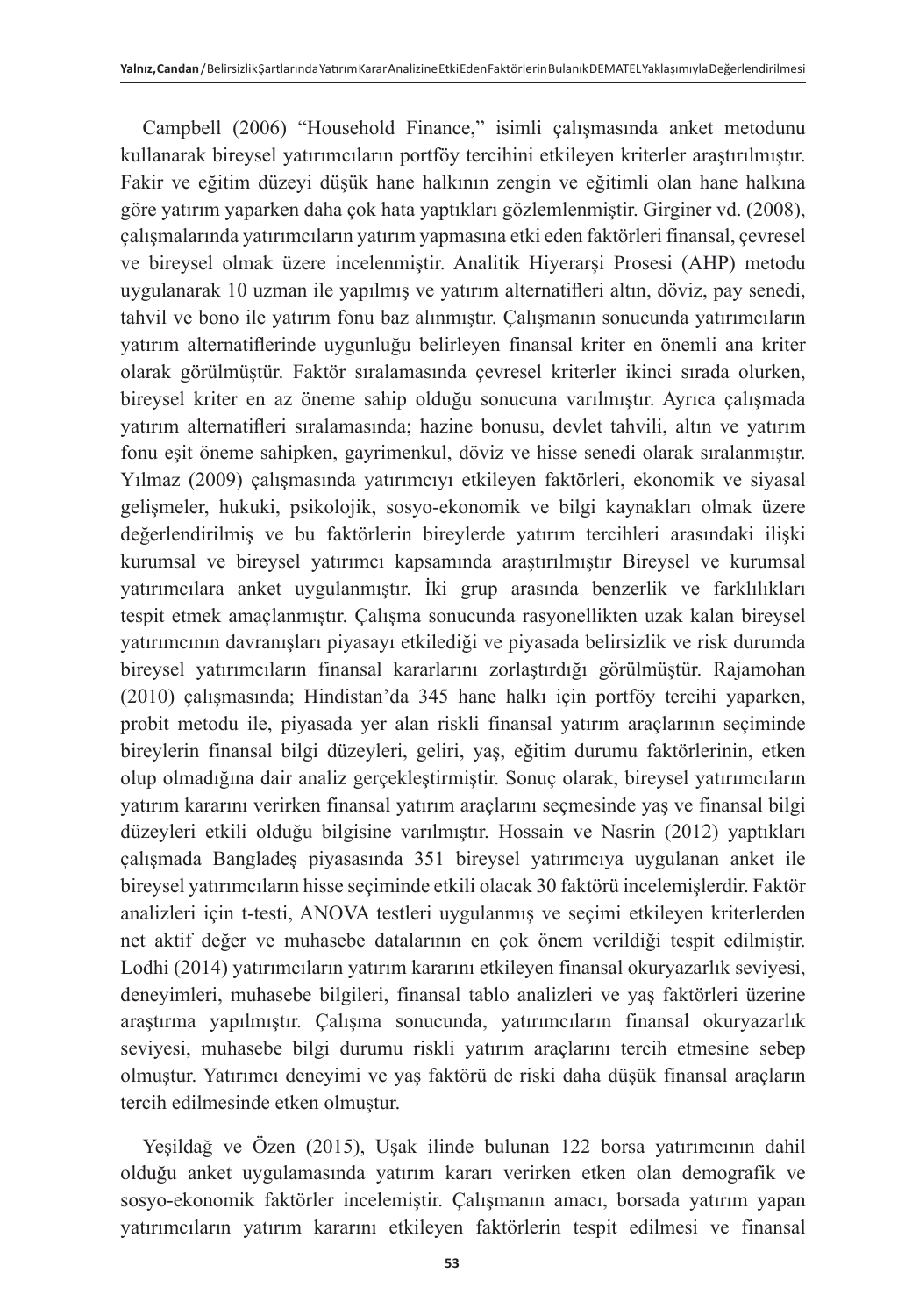bilgi düzeyi incelenerek rasyonel davranıp davranmadığını araştırmaktır. Çalışma sonucunda ,bilgi sahibi olmayan borsada yatırım yapan yatırımcıların ,rasyonel yatırımcı gibi hareket etmediği görülmüştür. Adeel Mumtaz Tahir SaeedM. Ramzan (2018) çalışmasında yatırım kararını verirken etkili olacak riskten kaçınma, finansal araç ve teknikler ,kurumsal yönetim ve deneyimler faktörlerini incelemiştir. Uygulamada Pakistan Borsasında işlem yapan 701 bireysel yatırımcı üzerinden araştırma modellerinin tahmininde OLS'den yararlanılmıştır. Çalışma sonuncunda, sezgisel tarama, riskten kaçınma ve kullanılan tekniklerin bireysel yatırım kararlarına olumlu etkisi olduğu gözlemlenmiştir.

Son dönemlerde literatürde, Bulanık DEMATEL yöntemi ile yapılan bir çok çalışmalara rastlanmaktadır. Bulanık DEMATEL yöntemiyle yapılan çalışmalar incelendiğinde proje seçimleri, tahmin analizleri ve performans değerlendirmek için faydalanmıştır. DEMATEL yöntemin uygulama alanlarını aşağıdaki gibi sıralayabiliriz; Risk analizlerinin yapılmasında, yeni ürünlerin geliştirme aşamasında, yer seçiminde karar verme sürecinde, Performans kriterlerinin değerlendirmesinde uygulanır, Yönetimde proje seçimi yapılması ve geliştirme aşamasında, Tedarikçi seçimi uygulamasında, Makine malzeme seçiminde bulunan alternatiflerin sıralamasında (Zegerek, 2014).

Tablo 1'de literatürde yer alan bazı çalışmalar aşağıda yer verilmiştir. Fakat bu yöntem ile gerçekleştirilmiş, yatırımcı kararlarına etkiyen faktörlerin analiz edildiği benzer bir çalışmaya rastlanmamıştır.

**Yazarlar Yöntem ve Uygulama Alanı** Chang et al. (2011) Bulanık DEMATEL - Tedarikçi seçimi ile ilgili çalışma Shieh et al. (2010) Bulanık DEMATEL -Hastanelerde hizmet kalitesi ile ilgili çalışma Jassbi et al. (2011), Bulanık DEMATEL -Stratejik planlama hakkında çalışma Kuo (2011) AAS ve bulanık DEMATEL - Dağıtım merkezi için seçimi ile ilgili çalışma Baykasoğlu vd (2013) Bulanık DEMATEL - bulanık TOPSIS-Kamyon seçimi hakkında çalışma Salih Zegerek(2014) Bulanık DEMATEL - acil servislerde bulanık DEMATEL ve bulanık gia yöntemleri ile çok kriterli risk değerlendirmesi Reis, Vasco (2019) Bulanık DEMATEL -Temsilciler ve bulanık mantığa dayalı ayrıştırılmış bir yük taşımacılığı pazar modeli

Tablo 1

| Bulanık DEMATEL Metodu İle Yapılan Çalışmalar |  |  |  |
|-----------------------------------------------|--|--|--|
|-----------------------------------------------|--|--|--|

# **Metod ve Uygulama**

Çalışmanın uygulama aşamasında, yatırım kararını etkileyen kriterler belirlenerek karar verici niteliğinde olan sektörlerdeki finans uzmanlarından ikili karşılaştırma değerlendirme formu ile görüşleri alınmıştır. Daha sonra elde edilen karşılaştırma matrisleri Bulanık DEMATEL Metoduyla değerlendirilmiştir. Tablo 2'de uygulama aşamaları yer almaktadır.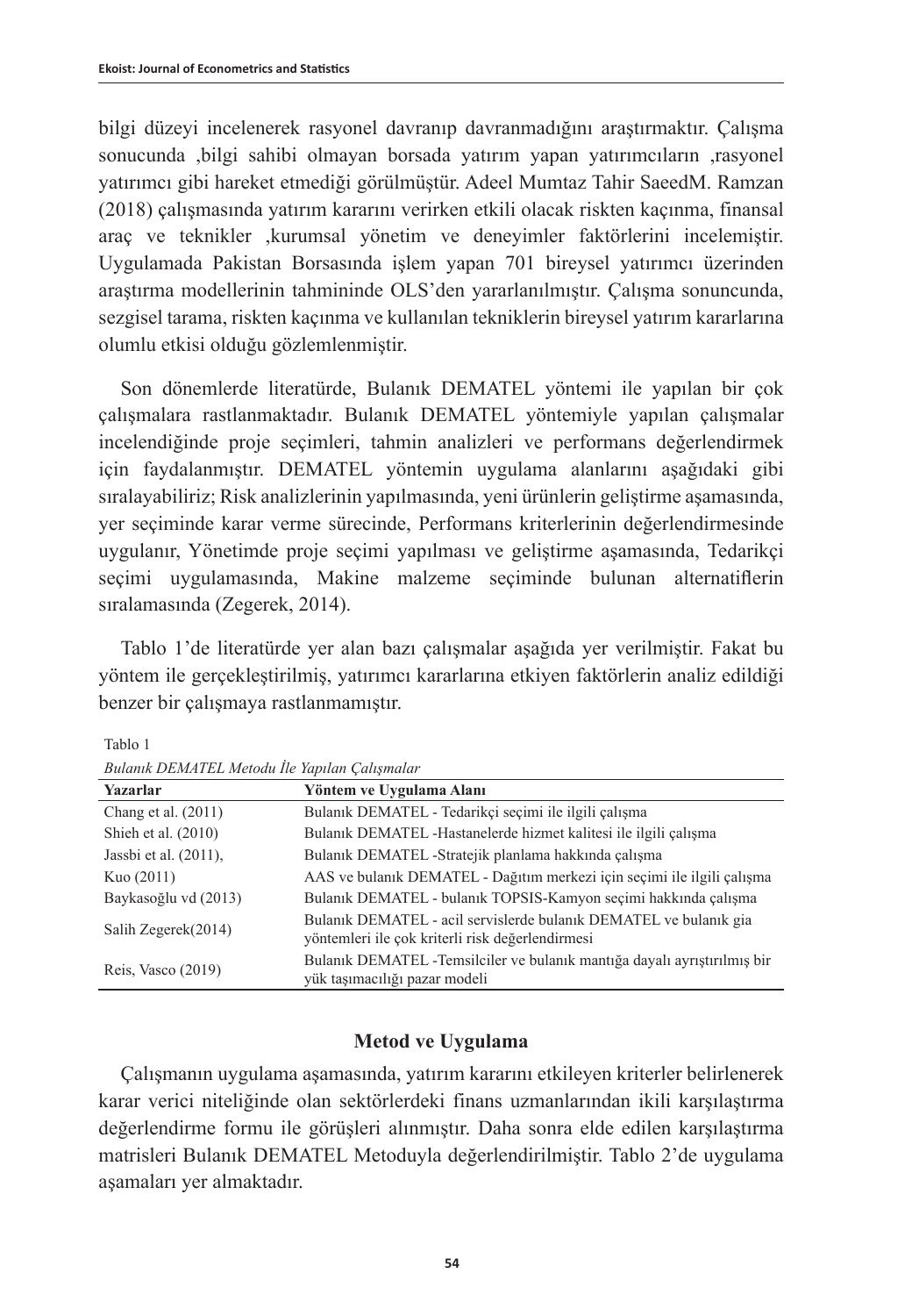Tablo 2

*Uygulama Aşamaları*

Çalışma amacının belirlenmesi ve uzman kişilerden oluşan karar verici grupların oluşturulması

Çalışmada kullanılacak kriterlerin belirlenmesi ve karar vericilere ikili karşılaştırma yöntemi ile değerlendirme uygulanması

Elde edilen değerlendirme sonuçlarına göre başlangıç matrislerinden ikili karşılaştırma matrisi oluşturularak Bulanık DEMATEL yöntemi ile kriterlerin ağırlıklarının belirlenmesi

Kriter ağırlıkların belrilenmesi ile etkileyen ve etkilenen karar kriterlerin önem derecelerinin saptanması

Çalışmada yer alan kriterler ve açıklamaları Tablo 3'de gösterilmiştir. Kriterler bu çalışmadaki ilk yazarın finans alanındaki uzmanlığından ve literatür araştırmasından yararlanılarak belirlenmiştir.

Tablo 3

*Yatırım Kararını Etkileyen Kriterler*

| Kod            | Kriter Adı                   |
|----------------|------------------------------|
| C1             | Küresel Piyasalar            |
| C <sub>2</sub> | Yurtiçi Finansal Göstergeler |
| C <sub>3</sub> | Yatırım Aracı Özellikleri    |
| C <sub>4</sub> | Kullanılan Analiz Teknikleri |

Değerlendirme kriterler aşağıdaki şekilde açıklanabilir:

**Küresel Piyasalar (C1):** Küresel yatırımcıların finansal enstrümanlarda doğru karar almaları için global ekonominin gidişatını, siyasi ve sosyal gelişmeleri takip etmek zorundadır. Finansal serbestleşme sonrası gelişmiş ve gelişmekte olan ülkelerin uyguladıkları ekonomi politikaları birbirini etkilemektedir. Ekonomik olaylar belirsizlikleri beraberinde getirerek yatırımcının kararında küresel konjonktür önem arz eder. Diğer taraftan siyasi politikalar ülkenin para değerini etkileyen faktörler arasındadır. Küresel piyasada ülkeler arasında siyasi ilişkiler yatırımlara her zaman yön verir. Piyasadaki fiyatlamaların siyaset gündemindeki gelişmeler üzerinde duyarlı hareket etmesi sebebiyle yaşanacak olan siyasi krizler yatırım kararlarında önemli yer tutmaktadır.

**Yurtiçi Finansal Göstergeler (C2):** Yatırımcı kararını etkileyen unsurlar arasında, yatırımın bulunduğu ülkenin ekonomik verileri etkili olmaktadır. Yurt içi finansal göstergeler, yatırımcıların tasarruflarının şekillenmesinde etkili olmaktadır. Bireysel yatırımcılar yatırım kararı verirken ülkelerin faiz oranı, döviz kuru, enflasyon, büyüme verisi vb. finansal değişkenleri dikkate almaktadır. Piyasadaki faiz oranları yatırımcıların finansal yatırım aracı tercihini belirleyecektir. Bu durumda yatırımcı faiz değişkenini takip ederek hangi yatırım aracını seçeceğine karar verecektir. Faiz oranlarının yüksek olduğu durumda yatırımcı birikimlerini değerlendirme sürecinde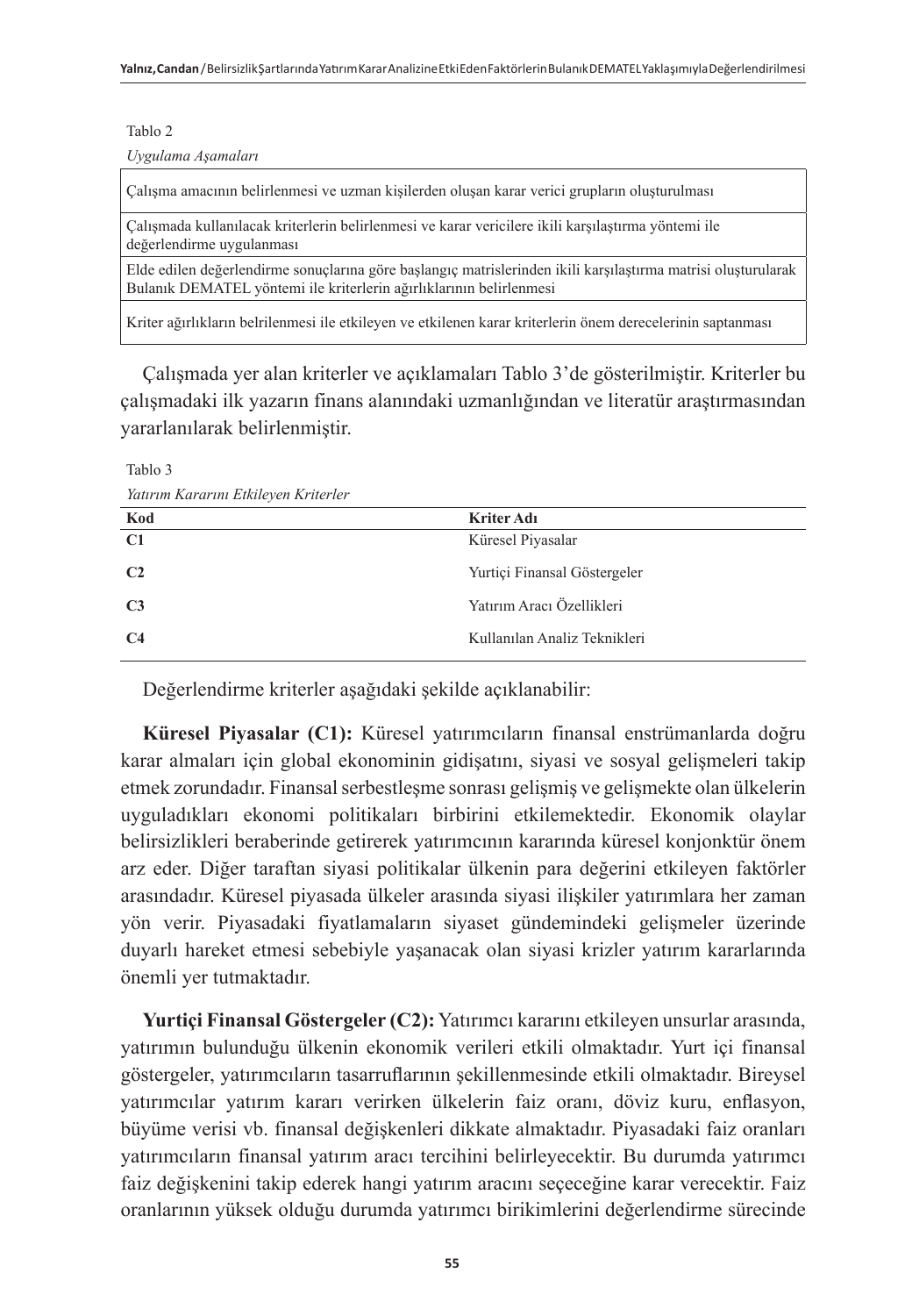mevcut faiz oranından daha fazla getiri veren finansal varlık arayışında olacaktır. Faiz oranlarındaki değişiklikler finansal varlıkların yeniden fiyatlanmasına sebep olmaktadır. Diğer taraftan Döviz kurunda yaşanan oynaklık yatırımcının kararı üzerinde etkili olan en önemli ekonomik değişken olarak yer tutmaktadır. Döviz kuru hareketliliği, bireysel yatırımcının sahip olduğu portföyünde yer alan finansal yatırım araçları getirisinde riskler içermektedir. Yatırımcılar portföylerine ekleyecek yatırım aracı için karar verirken döviz kuru değişkenini dikkate almaktadır. Yurt içi finansal göstergelerde yer alan enflasyon parametresi yatırım kararında etkili olan kriterler olarak yatırımcılar tarafından dikkate alınmalıdır. Fiyatların genel düzeyinin yükseliş gösteren enflasyonist bir ortamda yatırımcı portföyünü koruyacak yatırım araçlarına yönelmektedir. Belirsizlik ve risk içeren piyasada, yatırımcılar enflasyon etkisinden korunmak için isabetli karar vermek adına ekonomik dataları takip etmelidir. Yatırımcıların gelecekte faiz, döviz kurları, enflasyon, büyüme verisi ve bir çok parametreler hakkında beklentileri yatırım kararlarını etkilemektedir.

**Yatırım Aracı Özellikleri (C3):** Yatırım aracı seçiminde finansal yatırım araçlarının özellikleri önem arz etmektedir. Tercih edilen yatırım aracının vadesi, likiditeye çevrilme hızı ve riski yatırımcının etkin karar almasında rol oynamaktadır. Bireysel yatırımcı, yatırım aracının vade özelliğini değerlendirerek kararını vermektedir. Finansal yatırım aracının vadesi uzadıkça risk ve belirsizlikleri beraberinde getireceği için yatırımcıyı etkileyen faktörler olarak dikkate alınmaktadır. Diğer taraftan yatırımcının gelir ve gider durumunu göz önünde bulundurarak yatırım aracının likiditeye çevrilme hızı karar vermede etkin olacaktır. Kısa vadeli likit varlıklar, piyasadaki fırsatları değerlendirmek için diğer yatırım ürünlerine hemen ulaşmayı sağlamaktadır. Yatırım aracının süresi uzadıkça piyasada belirsizlikler yaşanacağı için getiri oranında riski barındırmaktadır. Bireysel yatırımcılar yatırım araçlarının bu özelliklerini hesaba katarak yatırımlarına yön verecektir.

**Kullanılan Analiz Teknikleri (C4):** Bireysel yatırımcıların verimli karar alması için, portföy oluştururken yatırım aracı seçiminde temel ve teknik analiz yapması büyük önem taşımaktadır. Ekonomik gelişmeler, finansal ürünün gelecekteki fiyat seviyesini öngörmek için etkili olmaktadır. Bu sebeple yatırımcının piyasadaki trendi yakalaması için temel analizi öğrenmesi gerekir. Piyasadaki enflasyon düzeyi, faiz oranı, döviz, altın, işsizlik, para politikaları vb. değişkenleri için yapılan temel analizin yatırım aracı seçme sürecinde önemli katkısı bulunmaktadır. Ekonomideki gelişmelerden uzak durarak yatırım yapıldığı zaman kaybetme riskini daha da arttırmaktadır. Finansal piyasada hangi yatırım aracını seçme sürecinde teknik analizin önemi ortaya çıkmaktadır. Teknik analiz yatırımcılara varlıkların fiyat değişimlerini yorumlaması için grafikler gösterge olmaktadır. Yatırım araçlarının geçmiş fiyatlarını analiz ederek gelecekte oluşabilecek fiyat tahmini konusunda yatırımcıya ipucu verir**.** Yatırımcı, riskini minimum seviyeye düşürmek için temel ve teknik analizlerden faydalanmayı amaç edinmelidir.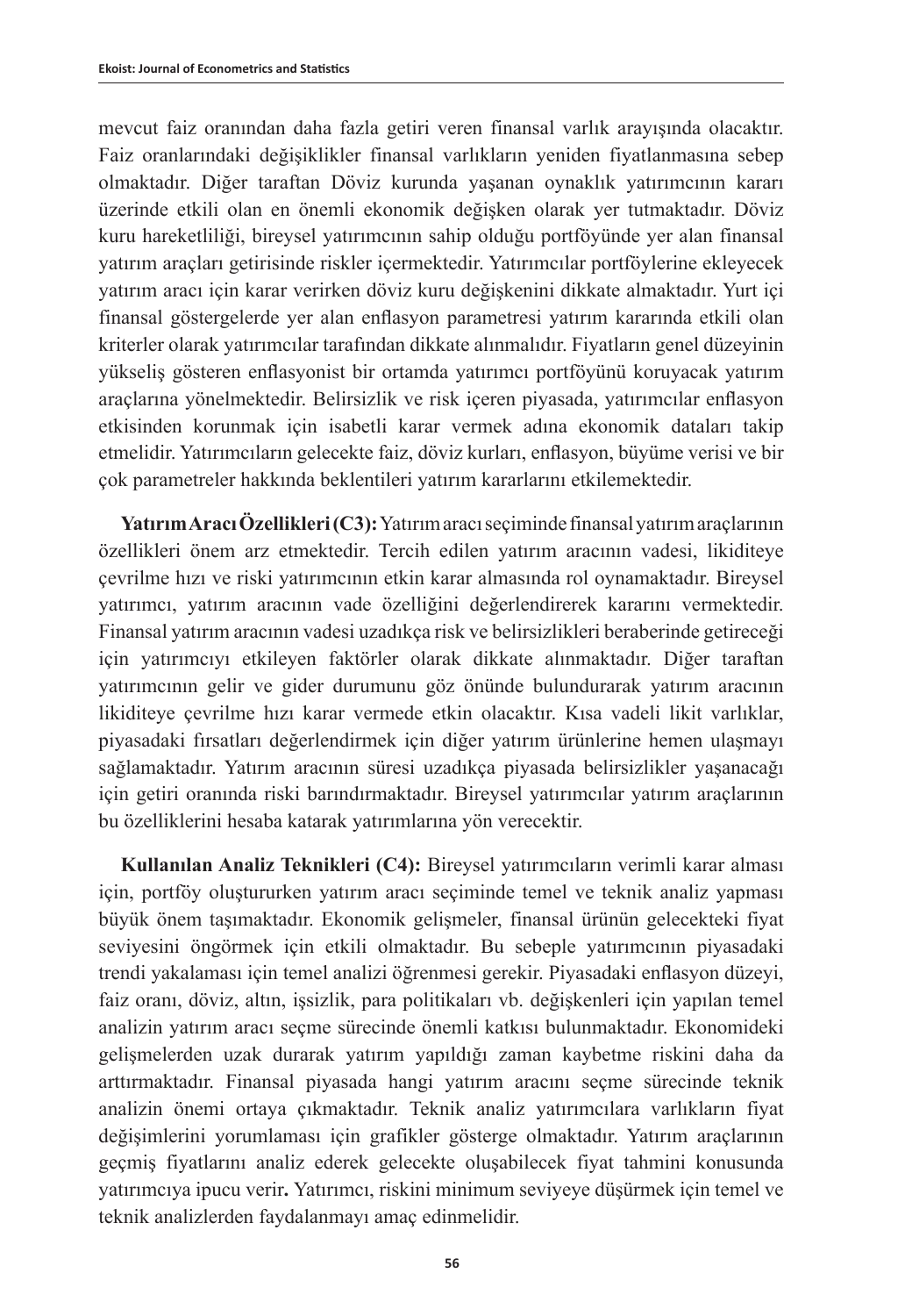# **Bulanık DEMATEL Yöntemi**

Karar verme, bireylerin farkında olarak veya olmadan günlük hayat içerisinde iş ile sosyal çevrede aldığı tüm işlemlerdir. Gelecekle ilgili belirsizlikler doğru karar almayı zorlaştırmıştır. Bu sebeple doğru karar vermek için, matematiksel temele dayalı, elde edilen tüm verileri ve karşılaşabilecek muhtemel alternatiflere önem vererek sistematik yaklaşımla sonuçlandırılmalıdır (Özdağoğlu, 2008).

Çok Kriterli Karar Verme (ÇKKV) yöntemi, bireylerin karar verirken karşılaşabileceği aynı ölçüye sahip olmayan birbirleriyle karmaşık yapıdaki problemlerin çözümü için alternatif kriterler arasında karar verici tarafından en iyi seçimi yapabilmesini amaç edinmiş bir sistemi olarak tanımlanmaktadır. (Peter Bogetoft, 1997). ÇKKV yöntemlerinden biri olan bulanık mantık uygulamaları akademik çalışmalarda gün geçtikçe artmaktadır. DEMATEL yöntemi 1976 yılında Fontela ve Gabus tarafından önerilmiştir.

DEMATEL yönteminde gruplar sebep ve etki grubu olarak ikiye ayrılmaktadır. Diğer kriterler üstünde daha çok etkisi bulunan kriterler, sebep kriteri olarak tanımlanırken, etki altında olan önceliği daha düşük görülen kriterler sonuç kriteri olarak ifade edilmektedir. (Tseng, 2008). Bulanık Mantık, İngilizce "Fuzzy" kelimenin karşılığı "puslu,hayal meyal ,belirsiz ,kesin olmayan" anlamlarına gelmektedir. Fuzzy Logic yani Bulanık mantığın temelinde bulanık kümeler yer almaktadır. Bulanık mantık kavramı ilk defa 1956 yılında ABD düzenlenmiş konferansta ilan edilmiştir. Fakat ilk akademik adım 1965 yılında Azeri asıllı Lütfi Ali Askerzade tarafından yayımlanan "Fuzzy Sets" isimli makalesi ile ortaya atılmıştır. Zadeh insan düşüncesinin bulanıklığından söz ederek klasik Aristo mantık sisteminin yetersiz olduğunu makalesinde yer vererek bulanık mantık ile ilgili tanımlamaları açıklamıştır. Çalışmasında insanların düşüncelerinin sadece kesin olmamakla birlikte bulanıklık içerdiğini ifade etmiştir. Bu sebeple klasik küme olarak bilinen 0 ve 1 değişkenlerden oluşan düşünce işlemi bulanık mantık anlayışı için yeterli olmamaktadır. Bulanık mantıkta "açık" , "kapalı" "sıcak" , "soğuk" gibi klasik değişkenler yerine az açık, az kapalı, serin, ılık gibi ortalama değerleri dikkate almaktadır. (Elmas, 2003)

Çalışmada Bulanık DEMATEL yönteminde Tablo 4'de gösterilen bulanık skalada yer alan dilsel değişkenler kullanılarak ikili karşılaştırma matrisleri oluşturulmuştur.

Tablo 4

| Kriter ağırlıkları için dilsel değişkenler Alternatifler için dilsel değişkenler Dilsel sayısal değerler |                      |                 |
|----------------------------------------------------------------------------------------------------------|----------------------|-----------------|
| Cok yüksek etki                                                                                          | Cok yüksek etki (CY) | (0.7, 0.9, 1.0) |
| Yüksek etki                                                                                              | Yüksek etki (Y)      | (0.5, 0.7, 0.9) |
| Orta etki                                                                                                | Orta etki $(O)$      | (0.3, 0.5, 0.7) |
| Düsük etki                                                                                               | Düşük etki (D)       | (0.1, 0.3, 0.5) |
| Çok düşük etki                                                                                           | Çok düşük etki (ÇD)  | (0.0, 0.1, 0.3) |

*Dilsel Değişkenler ve İlgili Bulanık Sayılar (Tseng 2011)*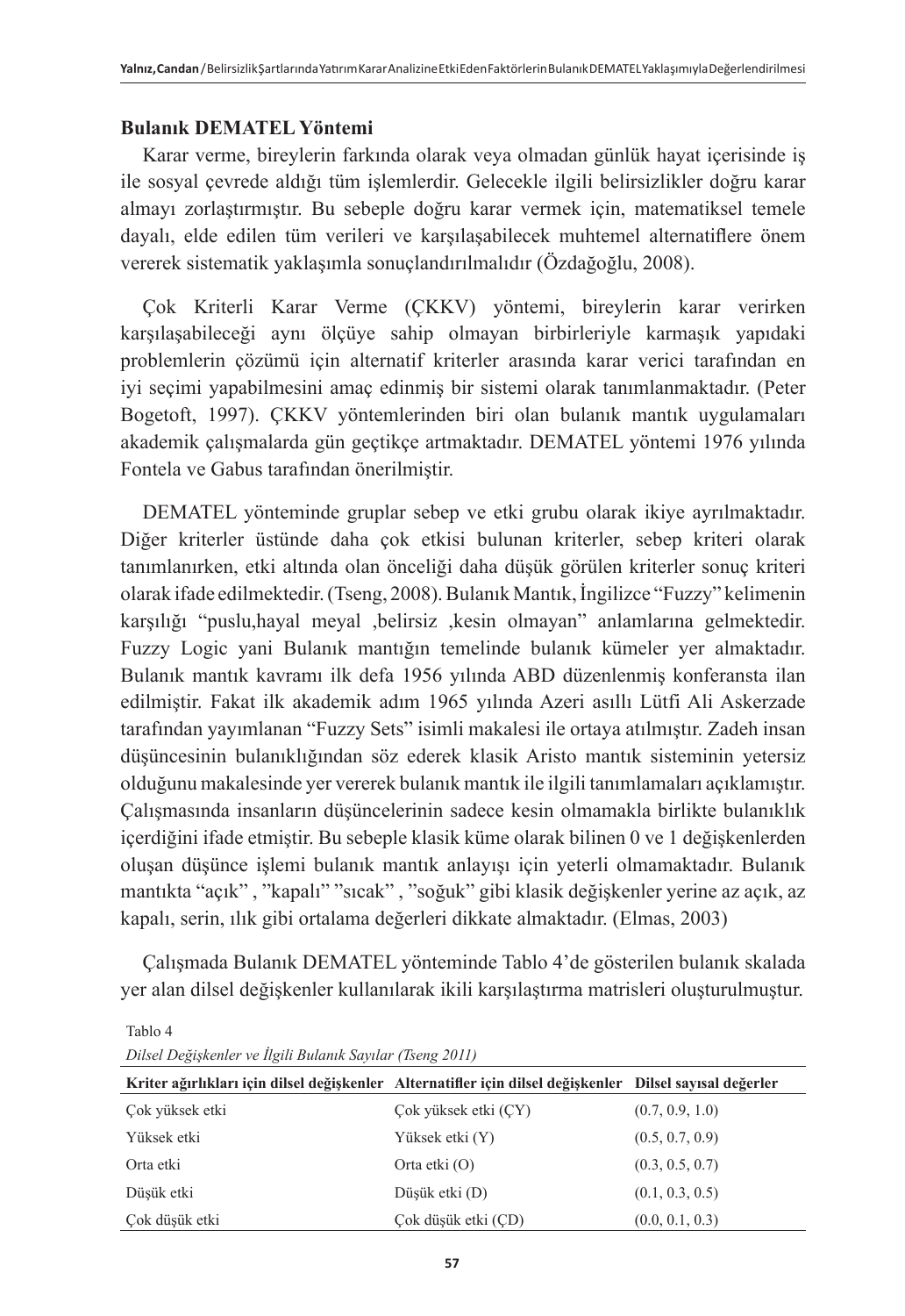Çalışmanın uygulama adımları şu şekilde açıklanabilir:

# **1. Adım: Problemin amacının belirlenmesi ve uzman kişilerden oluşan karar gruplarının oluşturulma aşaması**

Yöntemin ilk aşamasında yatırımcının kararını etkileyen kriterler belirlenip uzmanlar tarafından sözel olarak Tablo 3'te yer alan ifadeler kullanılmıştır.

Uzmanlardan oluşturulan karar grubu tarafından aşağıda gösterilen bulanık skaladaki dilsel ifadeler kullanılmış ve bunlara karşılık gelen üçgensel bulanık sayılar Figür 1 'de yer verilmiştir.



# **2. Adım: Karar Vericilerin Faktörler Arasındaki ikili ilişkileri Değerlendirmesi**

Kriterler C={C1,C2,…,Cn} arasındaki düzeyleri ölçmek için Karar verici 10 uzman grup tarafından ikili karşılaştırma matrisi (direkt ilişki matrisi) oluşturulmuştur. Dilsel ifadeler skalada yer alan bulanık üçgensel sayılara formül 1 ile dönüştürülmüştür.

$$
(\tilde{z}_{ij}=(z_{ij,l},z_{ij,m},z_{ij,u}))
$$

$$
= \begin{bmatrix} 0 & \tilde{z}_{12} & \dots & \tilde{z}_{1n} \\ \tilde{z}_{21} & 0 & \dots & \tilde{z}_{2n} \\ \vdots & \vdots & \ddots & \vdots \\ \tilde{z}_{n1} & \tilde{z}_{n2} & \dots & 0 \end{bmatrix}
$$
 (1)

Çalışmada uzmanlar tarafından değerlendirilen anket sonucuna göre ikili karşılaştırma matrisi oluşturulur. Örnek olarak, bir karar verici tarafından küresel piyasalar (C1) için yapılan ikili karşılaştırma matrisi Tablo 5'te gösterilmiştir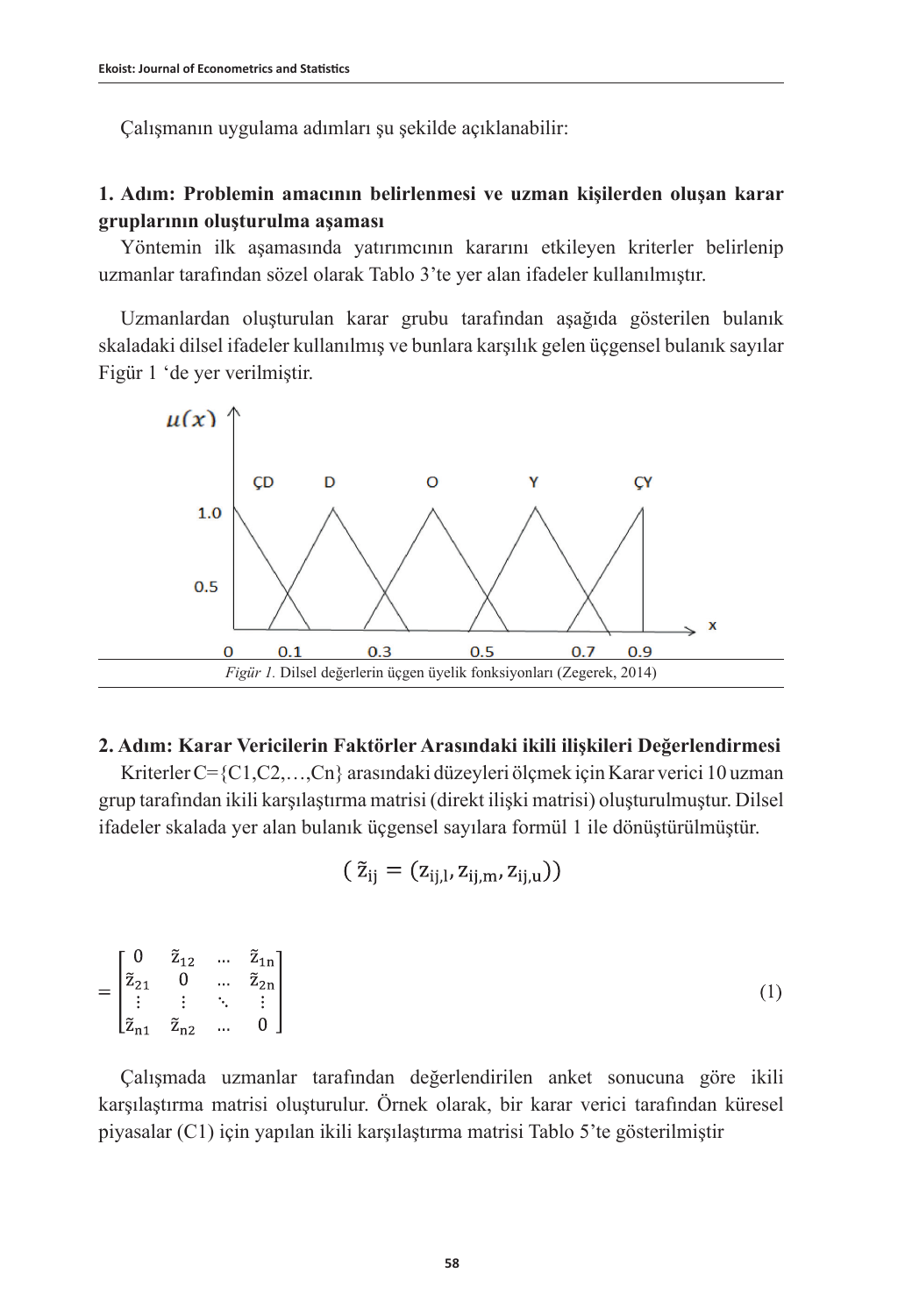|                | C1   |       |      | C2   |      |      | C <sub>3</sub> |      |      | C4   |      |      |
|----------------|------|-------|------|------|------|------|----------------|------|------|------|------|------|
|                |      | m     | u    |      | m    | u    |                | m    | u    |      | m    | u    |
| C <sub>1</sub> | 0,00 | 0,00  | 0.00 |      | 1.43 | 2,00 | 1,00           |      | 1.43 | 0.00 | 0.10 | 0,30 |
| C <sub>2</sub> | 0,50 | 0,70  | 0.90 | 0.00 | 0.00 | 0.00 | 1.00           |      | 1.43 | 1,00 | 1.11 | 1,43 |
| C <sub>3</sub> | 0,70 | 0.90  | 00.1 | 0.70 | 0.90 | 1,00 | 0.00           | 0.00 | 0.00 | 1.11 | 1.43 | 2,00 |
| C <sub>4</sub> | 3,33 | 10,00 | 0.00 | 0.70 | 0.90 | 1,00 | 0,50           | 0,70 | 0.90 | 0.00 | 0,00 | 0.00 |

*Küresel Piyasalar İçin Bir Karar Verici Tarafından Oluşturulan İkili Karşılaştırma Matrisi*

Tablo 5

Tablo 6

# **3. Adım: Normalize Edilmiş Direk ilişki Matrisinin Oluşturulması**

Uzmanlardan alınan görüşler dahilinde oluşturulan ikili karşılaştırma matrislerinin aritmetik ortalaması alınarak tek bir değerlendirme matrisine indirgenmiştir. Daha sonra direkt ilişki matrisi 2,3 ve 4 teki formüllerin kullanmasıyla normalize edilmiştir.

$$
\widetilde{\mathbf{X}} = \begin{bmatrix} \widetilde{\mathbf{x}}_{11} & \widetilde{\mathbf{x}}_{12} & \dots & \widetilde{\mathbf{x}}_{1n} \\ \widetilde{\mathbf{x}}_{21} & \widetilde{\mathbf{x}}_{22} & \dots & \widetilde{\mathbf{x}}_{2n} \\ \vdots & \vdots & \ddots & \vdots \\ \widetilde{\mathbf{x}}_{n1} & \widetilde{\mathbf{x}}_{n2} & \dots & \widetilde{\mathbf{x}}_{nn} \end{bmatrix} \tag{2}
$$

$$
r_s = \max(\sum_{\substack{i=1 \ i \leq n}}^{n} \tilde{z}_{ij,s}) \qquad \forall s = l, m, u \tag{3}
$$

$$
\tilde{\mathbf{x}}_{ij} = \left(\frac{\mathbf{z}_{ij,1}}{\mathbf{r}_1}, \frac{\mathbf{z}_{ij,m}}{\mathbf{r}_m}, \frac{\mathbf{z}_{ij,u}}{\mathbf{r}_u}\right) \tag{4}
$$

Aritmetik ortalaması alınmış tek bir matrise indirgenmiş değerlerin (2) formülü kullanılarak bütün sütunları toplanır ve toplamın sonucunda her sütun için bulunan değerlerin en büyüğü seçilir ve "r" olarak tanımlanır. İşlemin sonrasında bütün matristeki değerler "r" değerine bölünüp normalize edilmiş direkt ilişki matrisi oluşturulur. (Lin and Wu 2008).

Küresel piyasalar için (C1) normalize edilmiş bulanık direkt ilişki matrisi formülleri kullanılarak hesaplanmış aşağıdaki Tablo 6'de gösterilmiştir

|                | Küresel Piyasalar Için (C1) Normalize Edilmiş Bulanık Direkt İlişki Matrisi |       |       |       |       |       |       |       |       |       |       |       |
|----------------|-----------------------------------------------------------------------------|-------|-------|-------|-------|-------|-------|-------|-------|-------|-------|-------|
|                | Normalize Edilmis Direk İliski Matrisi                                      |       |       |       |       |       |       |       |       |       |       |       |
|                | C1<br>C <sub>2</sub><br>C <sub>3</sub><br>C <sub>4</sub>                    |       |       |       |       |       |       |       |       |       |       |       |
|                |                                                                             | m     | u     |       | m     | u     |       | m     | u     |       | m     | u     |
| C1             | 0.000                                                                       | 0.000 | 0.000 | 0.103 | 0.138 | 0.194 | 0.103 | 0.138 | 0.189 | 0.109 | 0.160 | 0.311 |
| C <sub>2</sub> | 0.182                                                                       | 0.405 | 0.153 | 0.000 | 0.000 | 0.000 | 0.116 | 0.153 | 0.214 | 0.105 | 0.151 | 0.280 |
| C <sub>3</sub> | 0.138                                                                       | 0.180 | 0.253 | 0.151 | 0.279 | 0.183 | 0.000 | 0.000 | 0.000 | 0.093 | 0.133 | 0.201 |
| C <sub>4</sub> | 0.187                                                                       | 0.415 | 0.180 | 0.148 | 0.205 | 0.367 | 0.176 | 0.320 | 0.267 | 0.000 | 0.000 | 0.000 |

*Küresel Piyasalar İçin (C1) Normalize Edilmiş Bulanık Direkt İlişki Matrisi*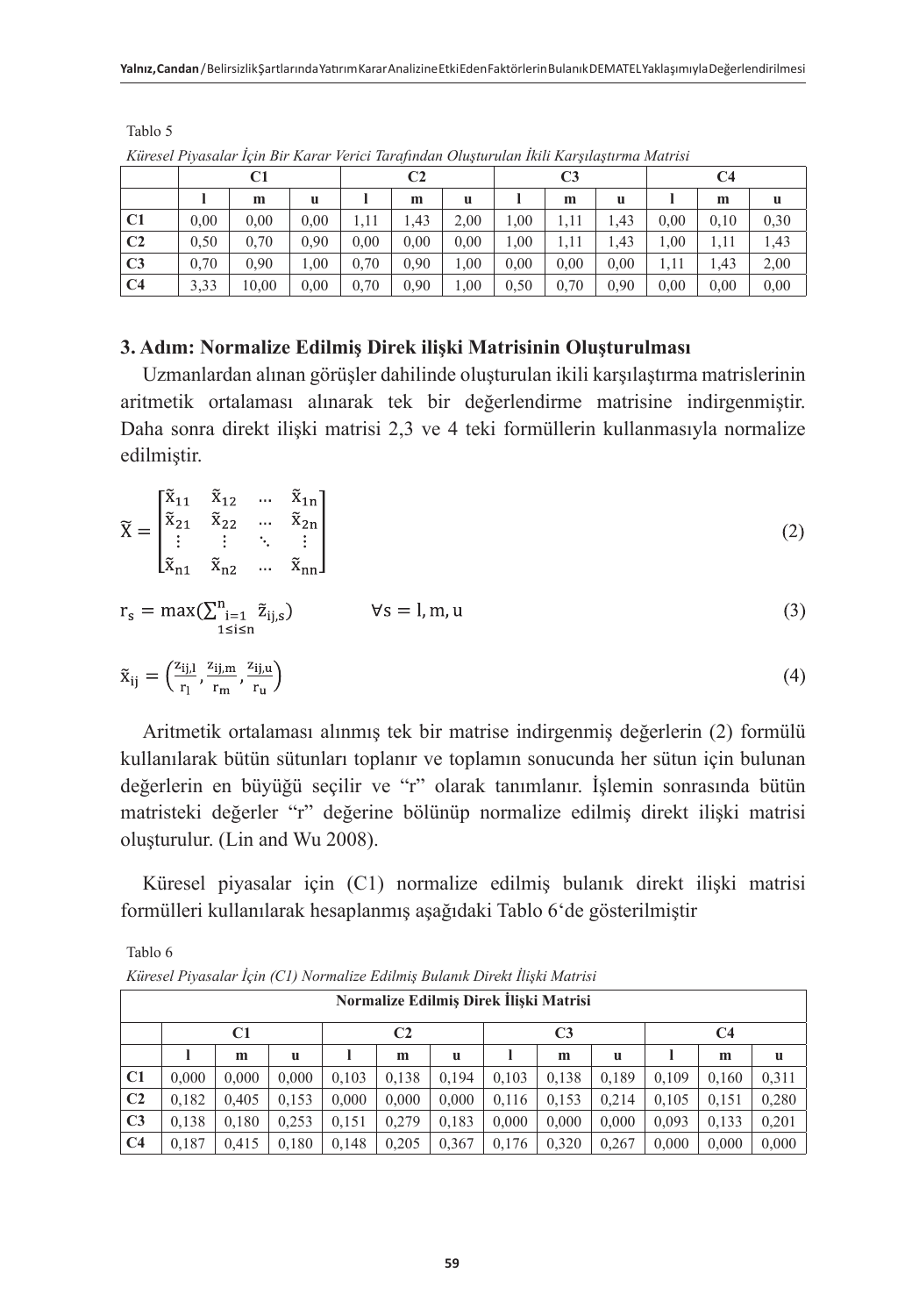# **4. Adım: Bulanık toplam ilişki matrisin oluşturulması**

(5) Formüller kullanarak Bulanık Toplam İlişki Matrisi elde edilir

Kriterler için elde edilen Bulanık Toplam İlişki Matrisi hesaplanmış aşağıdaki Tablo 7'de gösterilmiştir.

$$
t_{ij} = (t_{ij,l}, t_{ij,m}, t_{ij,u})
$$
  $t_{ij,s} = X_s (I - X_s)^{-1}$   $\forall s = l, m, u$ .

| $\widetilde{\mathsf{T}} = \begin{bmatrix} \widetilde{\mathsf{t}}_{11} & \widetilde{\mathsf{t}}_{12} & \dots & \widetilde{\mathsf{t}}_{1\mathrm{n}} \\ \widetilde{\mathsf{t}}_{21} & \widetilde{\mathsf{t}}_{22} & \dots & \widetilde{\mathsf{t}}_{2\mathrm{n}} \\ \vdots & \vdots & \ddots & \vdots \\ \widetilde{\mathsf{t}}_{\mathrm{n}1} & \widetilde{\mathsf{t}}_{\mathrm{n}2} & \dots & \widetilde{\mathsf{t}}_{\mathrm{n}\mathrm{n}} \end{bmatrix}$ |  |  |  |
|-----------------------------------------------------------------------------------------------------------------------------------------------------------------------------------------------------------------------------------------------------------------------------------------------------------------------------------------------------------------------------------------------------------------------------------------------------------|--|--|--|
|-----------------------------------------------------------------------------------------------------------------------------------------------------------------------------------------------------------------------------------------------------------------------------------------------------------------------------------------------------------------------------------------------------------------------------------------------------------|--|--|--|

Tablo 7 *Bulanık Toplam ilişki matrisi*

|                | Bulanık Toplam İlişki Matrisi |       |       |       |       |       |                |       |       |       |       |       |
|----------------|-------------------------------|-------|-------|-------|-------|-------|----------------|-------|-------|-------|-------|-------|
|                |                               | C1    |       | C2    |       |       | C <sub>3</sub> |       |       | C4    |       |       |
|                |                               | m     | u     |       | m     | u     |                | m     | u     |       | m     | u     |
| C <sub>1</sub> | 0.077                         | 0.324 | 0.379 | 0.156 | 0.338 | 0.642 | 0.155          | 0.332 | 0.592 | 0.148 | 0.307 | 0.727 |
| C <sub>2</sub> | 0.250                         | 0.757 | 0.491 | 0.076 | 0.299 | 0.450 | 0.178          | 0.422 | 0.583 | 0.157 | 0.374 | 0.676 |
| C <sub>3</sub> | 0.212                         | 0.568 | 0.554 | 0.205 | 0.499 | 0.590 | 0.071          | 0.261 | 0.395 | 0.144 | 0.334 | 0.617 |
| C <sub>4</sub> | 0.276                         | 0.887 | 0.575 | 0.225 | 0.566 | 0.804 | 0.243          | 0.629 | 0.692 | 0.076 | 0.311 | 0.543 |

# **5. Adım: Durulaştırma işlemin yapılması**

Eşitlik (6) ve (7) ile  $D_i$  ve  $R_i$ vektörlerin hesaplaması yapılır.  $D_i$  ve  $R_i$ vektörlerin durulaştırma işlemi için (8) Formülü kullanılır

Bulanık Toplam ilişki matrisinin hesaplanır.Hesaplanan matriste sütunlar toplamı  $_{\rm i}$  ,satırlar toplamı  $D_{\rm i}$  olarak belirlenir.

$$
\widetilde{D}_i = \sum_{j=1}^n \widetilde{t}_{ij} \qquad (i=1,2,...,n)
$$
 (6)

$$
\widetilde{R}_i = \sum_{i=1}^n \widetilde{t}_{ij} \qquad (j=1,2,...,n)
$$
\n(7)

$$
D_i \text{veya } R_i = \begin{cases} u - \sqrt{\frac{(u-1)(u-m)}{2}}, \ u-m > m-1 \\ \sqrt{\frac{(u-1)(u-m)}{2}} - 1, \ u-m < m-1 \\ m, \quad \text{diger haller.} \end{cases}
$$
(8)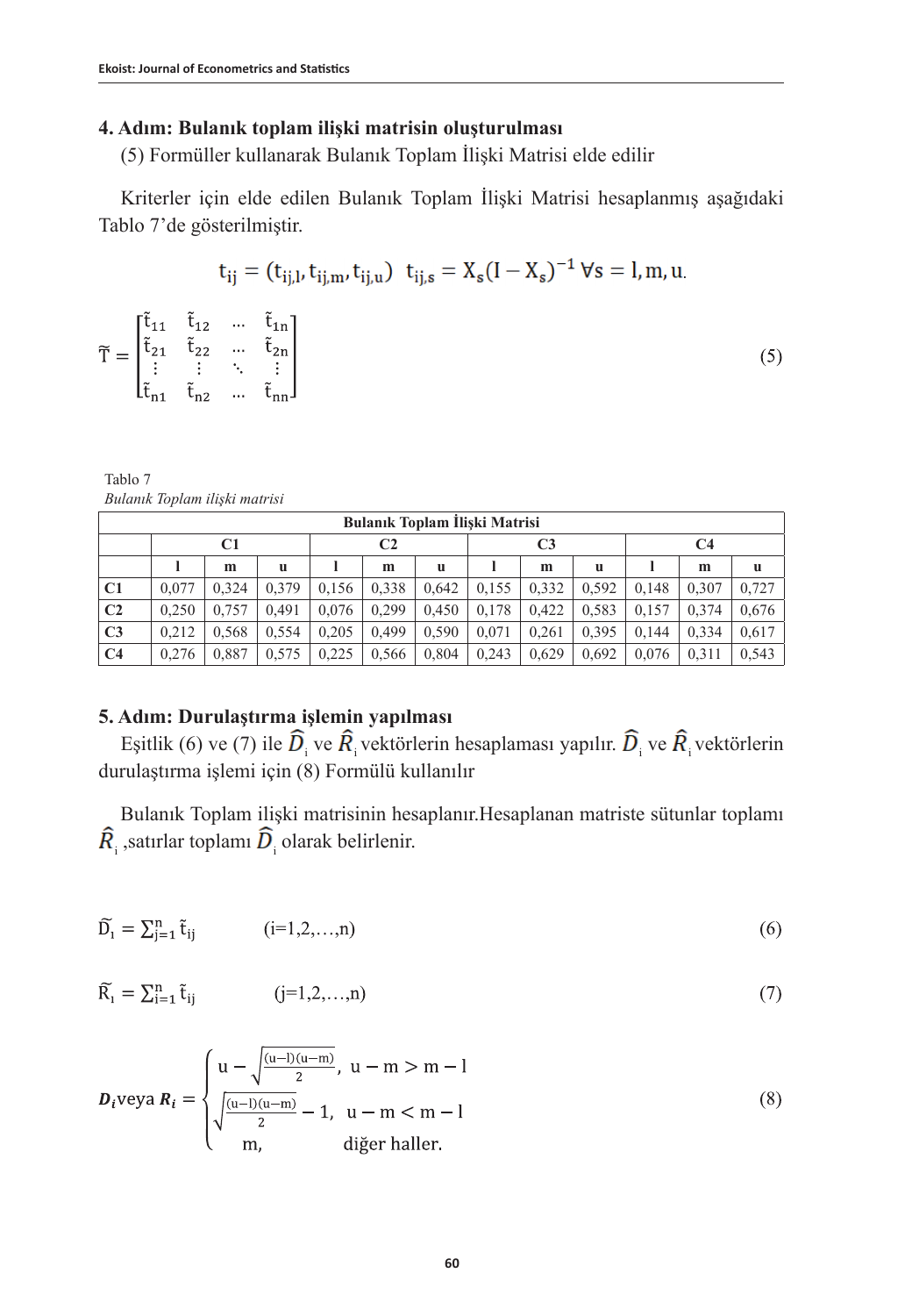**6.Adım :**  $(D_i + R_i)$  ve  $(D_i - R_i)$  değerlerinin elde edilmesi.

 $(\boldsymbol{D}_i - \boldsymbol{R}_i)$  dikey eksende gösterilir, negatif değer alırsa faktörün etkilenen olduğunu ,pozitif değer ise etkileyen grubunda yer aldığını göstermektedir. Diyagramda  $(p_i + R_i)$  yatay ekseni gösterir ve bu değer faktörün önemi olarak tanımlanır.

### **7.Adım : Kriter Ağırlıkların hesaplanması**

Tüm kriterler (9) formülü kullanılarak ağırlıkları hesaplanır. (10) formülü ile faktörlerin ağırlıkları için normalizasyon işlemi yapılır. Tablo 8'da kriterlerin ağırlıkları gösterilmiştir.

$$
w_i = \left\{ \sqrt{(D_i + R_i)^2 + (D_i - R_i)^2} \right\}
$$
\n(9)

$$
W_{i} = \frac{w_{i}}{\max_{1 \le i \le n}(w_{i})} \ \forall i = 1, 2, ..., n
$$
 (10)

Tablo 8 *Bulanık DEMATEL Yöntemi İle Hesaplanan Kriterlerin Ağırlıkları*

|                | $D_i + R_i$ | $D_i - R_i$ | $\sqrt{(D_i+R_i)^2+(D_i-R_i)^2}$ | Wi    | <b>Faktör Öncelik</b><br><b>Siralamasi</b> |
|----------------|-------------|-------------|----------------------------------|-------|--------------------------------------------|
| C <sub>1</sub> | 3,652       | $-0.893$    | 3,760                            | 0.267 |                                            |
| C <sub>2</sub> | 3,400       | 0,089       | 3,401                            | 0.241 |                                            |
| C <sub>3</sub> | 3,158       | $-0.016$    | 3,158                            | 0.224 |                                            |
| C <sub>4</sub> | 3.698       | 0.821       | 3,788                            | 0.269 |                                            |

Kriterlerin faktör ağırlık sıralamalarında (C4) Kullanılan Analiz Teknikleri yatırımcıların kararını etkileyen faktörler arasında en önemli kriter olarak sonuca varılmıştır. Daha sonra (C1) Küresel Piyasalar,(C2)Yurt içi Finansal Göstergeler ve (C3) Yatırım Aracı Özellikleri faktörlerin önemi sıralanmaktadır. Ayrıca Figür 2'da etkileyen ve etkilenen faktörler diagramda yer verilmiştir.

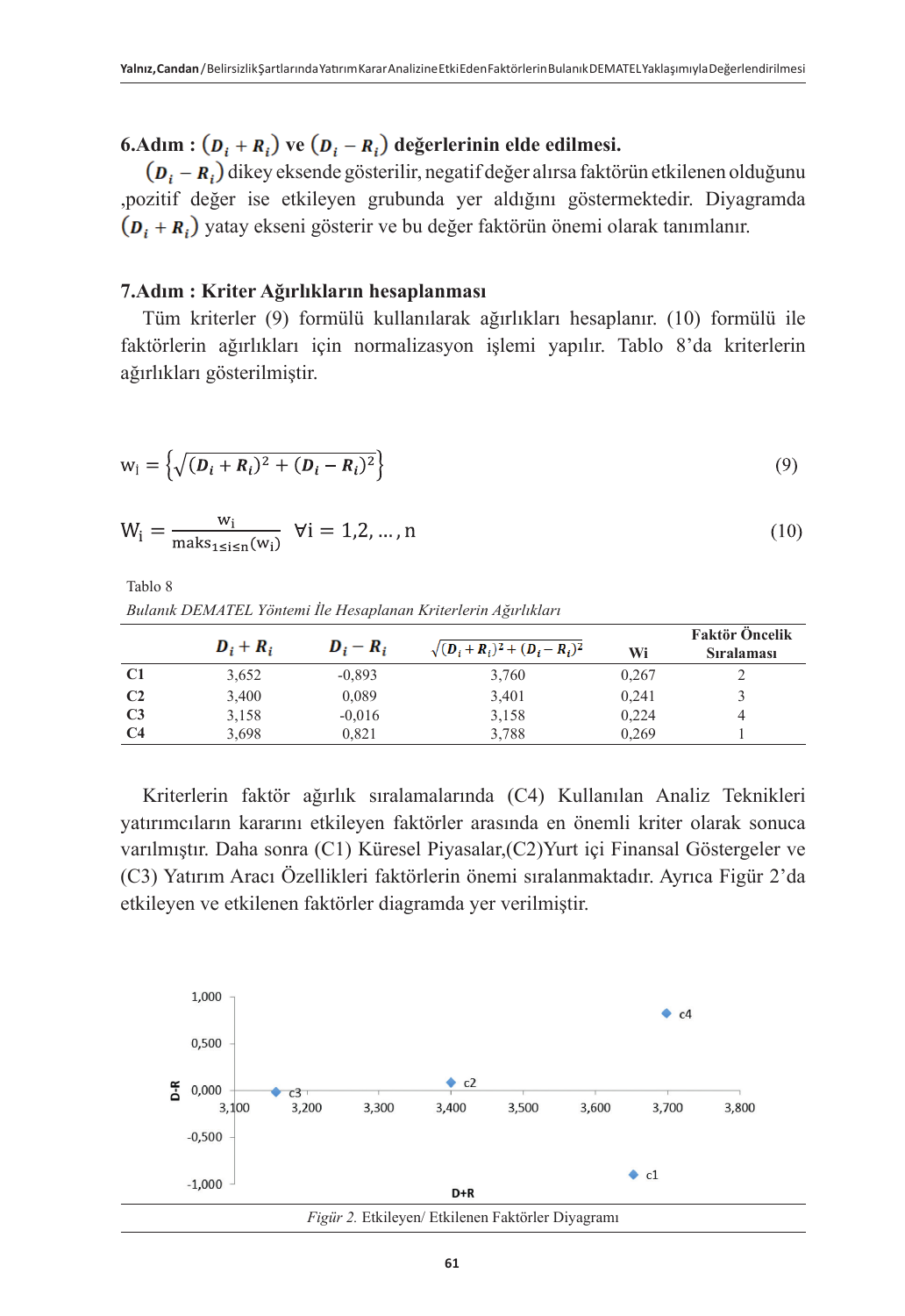Tablo 9

Tablo 9'de faktörlerin hangi grupta olduğu özetlenmiştir. Buna göre C1'in etkilenen, C2,C3 ve C4'ün etkileyen grubu faktör olduğu görülmektedir.

*Etkilenen ve Etkileyen Grubu Faktörler* **Etkilenen Faktörler Etkileyen Faktörler**   $C1$   $C2$  C3  $C<sub>4</sub>$ 

Etkileyen ve etkilenen faktörleri incelediğimizde yatırım aracı seçiminde, yurt içi ekonomik göstergeler, yatırım aracı özellikleri ve kullanılan analiz teknikleri etkileyen kriterler olarak görünmektedir. Uygulama sonucuna göre en çok etkileyen kriter olarak yatırım aracı seçiminde kullanılan analiz teknikleri kriteri karşımıza çıkmaktadır. Finans piyasalarında yatırımcılar karar verirken kullandıkları yöntemler içerisinde temel ve teknik analizden faydalanmaktadır. Yatırımcılar piyasanın yönünü öngörmek ve alım satım kararını vermek için varlıkların geçmiş fiyat hareketleri referans olmaktadır. Eğer yatırımcı birikimini hisse varlıklarında değerlendirecek ise temel analizi de dikkate almalıdır. Tercih edeceği hisse senedinin sektörel durumu ve piyasada yaşanan gelişmeler yatırımcının kararını etkilediği gözlemlenmiştir.

Uygulamada yatırım aracı seçiminde en çok etkilenen kriter Küresel piyasalar olarak görülmektedir. Finansal piyasalarda yaşanan Ülkelerin döviz kuru, faiz, enflasyon verilerindeki gelişmeleri küresel piyasalardaki ekonomik, sosyal siyasi ,yerini etkilemektedir. Finansal küreselleşme sonrası , ülkelerin ekonomide uyguladıkları finansal reformlar ülkeler arası siyasi ilişkilerinde etken olmaktadır. Ülkelerin finansal göstergeleri güçlü olması küresel piyasalar da söz sahibi olmasını sağlamaktadır.

### **Sonuç**

Bireysel yatırımcıların piyasada finansal yatırım aracı tercihleri her zaman riski barındırmaktadır. Ekonomik birimler birikimlerini değerlendirmek ve getiri sağlamak için piyasalarda işlem yapmaktadır.Piyasalarda yatırım yapan yatırımcılar rasyonel karar vererek riski minimum seviyeye indirebilir.Yatırımcıların rasyonel karar verirken ekonomi,siyasi ve sosyal gelişmelerden etkilendiği görülmektedir.

Finansal piyasalarda bireysel yatırımcıların tasarruflarını değerlendirmesi için bir çok yatırım araçları mevcuttur.Bu süreçte bireylerin yatırım kararları kazanç veya kayıpla sonuçlanmaktadır.Bu sebeple yatırım kararını etki eden faktörleri değerlendirme konusu bir çok araştırmalarda yer almaktadır.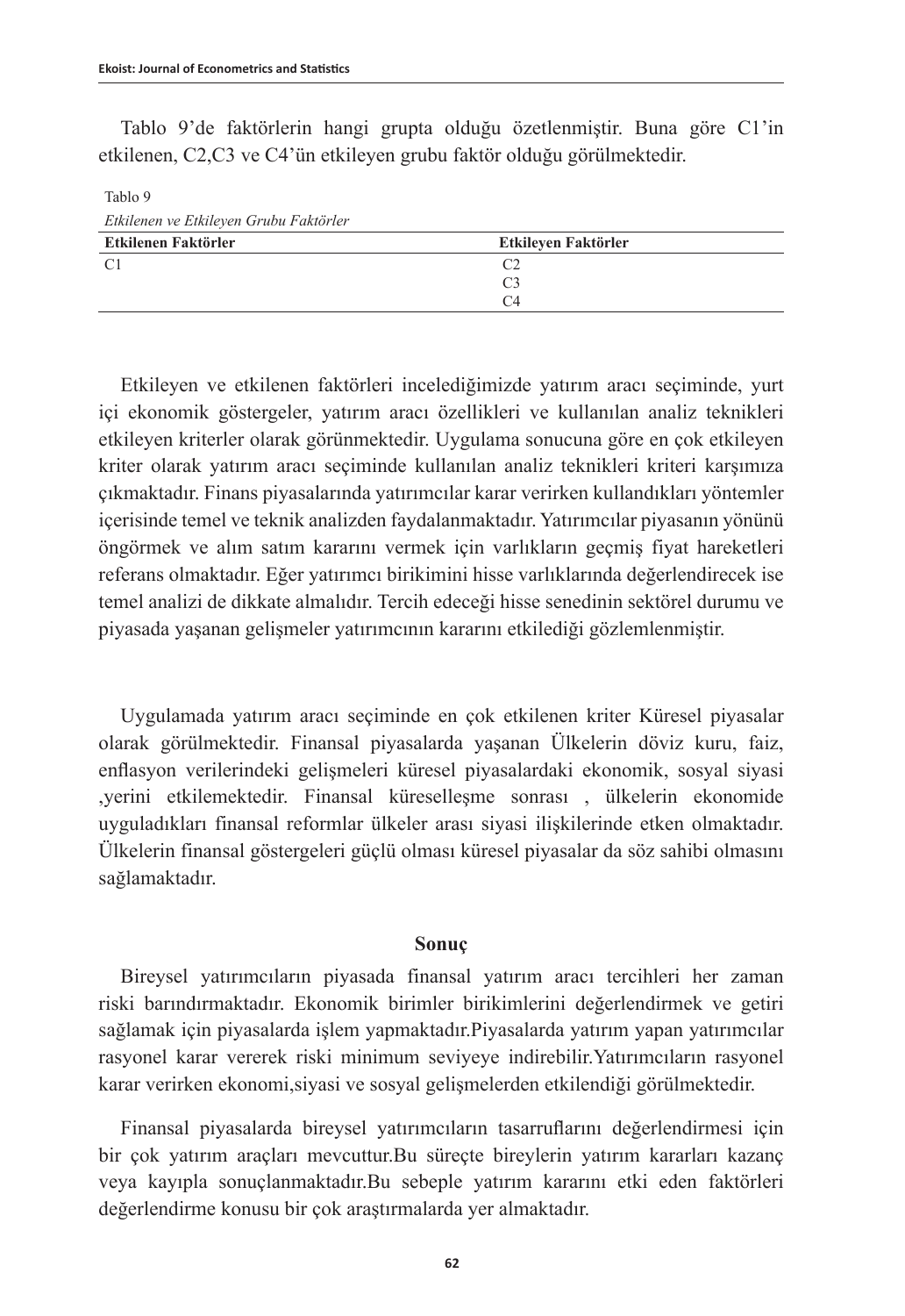Bu çalışma ile literatürde gerçekleştirilmiş diğer çalışmalardan farklı olarak Bulanık DEMATEL metodu kullanarak, yatırımcıların yatırım kararı verirken önemli gördükleri faktörlerin sıralanması amaçlanmıştır. Çalışmada yer alan kriterlerin belirlenme sürecinde literatür araştırmasının yanında, finans uzmanlarının da katkısı olmuştur.

Çalışmada kullanılan Bulanık DEMATEL yöntemine temel teşkil etmesi için, finansal piyasalarda karar veren 10 uzman kişinin görüşü alınmış ve başlangıç karar matrisleri elde edilmiştir. Daha sonra bu yöntem ile yatırım kararını etkileyen kriterlerin önem düzeylerinin belirlenmesi sağlanmıştır. Böylece yatırımcıların finansal kararlarında hangi kriterlere önem vererek tercihlerini oluşturdukları ortaya konulmuştur.

Elde edilen bulguların sonucunda, kriterler arasından, kullanılan analiz teknikleri yatırımcıların kararında en önemli faktör olarak görülmüştür.Yatırımcılar karar verme sürecinde piyasada yer alan yatırım araçlarının geçmiş fiyat hareketlerini dikkat ettiği ve gündemdeki gelişmeler kararlarının şekillenmesinde etken olduğu sonucuna varılmıştır.

Çalışmada yatırımcıların kararını etkileyen faktörlerden en önemli ikincisi ise Küresel Piyasalardır.Küresel piyasalardaki ekonomik ,siyasi gelişmeler yatırımcıların kararlarına yön vermede ikinci kriter olarak önem arz etmektedir. Uygulamada yer alan diğer kriterlerin sırlamasında Yurt içi Finansal Göstergeler ve Yatırım Aracı Özellikleri faktörleri olarak belirlenmiştir. Elde edilen bir başka sonuç ise Küresel piyasalar faktörünün etkilenen, diğer faktörlerin ise etkileyen faktörler olduğudur.

**Finansal Destek:** Yazar bu çalışma için finansal destek almamıştır.

# **Kaynakça/References**

- Mumtaz, A., Saeed, T., & Ramzan, M. (2018). Factors affecting investment decision-making in Pakistan stock Exchange. *[International Journal of Financial Engineering,](https://www.worldscientific.com/worldscinet/ijfe) 5*(4). Doi: 10.1142/ S2424786318500330
- Baykasoğlu, A., Kaplanoğlu, V., DurmuĢoğlu, Z., & Şahin, C. (2013). Integrating fuzzy DEMATEL and fuzzy hierarchical TOPSIS metods for truck selection. *Expert Systems With Applications*, 40(3), 899-907.
- Bogetoft, P., & Pruzan, P., (1997). Planning with multiple criteria: ınvestigation, communication and choice. Handelshojskolens Forlag. Copenhagen Business School Press.
- Campbell, J. Y. (2006). "Household Finance," Harvard University and National Bureau of Economic Research. NBER Working Papers 12149.
- Chang, B., Chang, C. W., & Wu, C. H. (2011). Fuzzy DEMATEL metod for developing supplier selection criteria. *Expert Systems With Applications, 38*(3), 1850-1858.
- Demirdöğen, O., Erdal, H. ve Akbaba, A. İ. (2017). The analysis of factors that affect ınnovation performance of logistics enterprises ın turkey. (Eds. Bakırcı, F., Heupal, T., Kocagöz, O., Özen, Ü.). içinde German-Turkish Perspectives on IT and Innovation Management Challenges and Approachs. Germany: Springer Gabler.